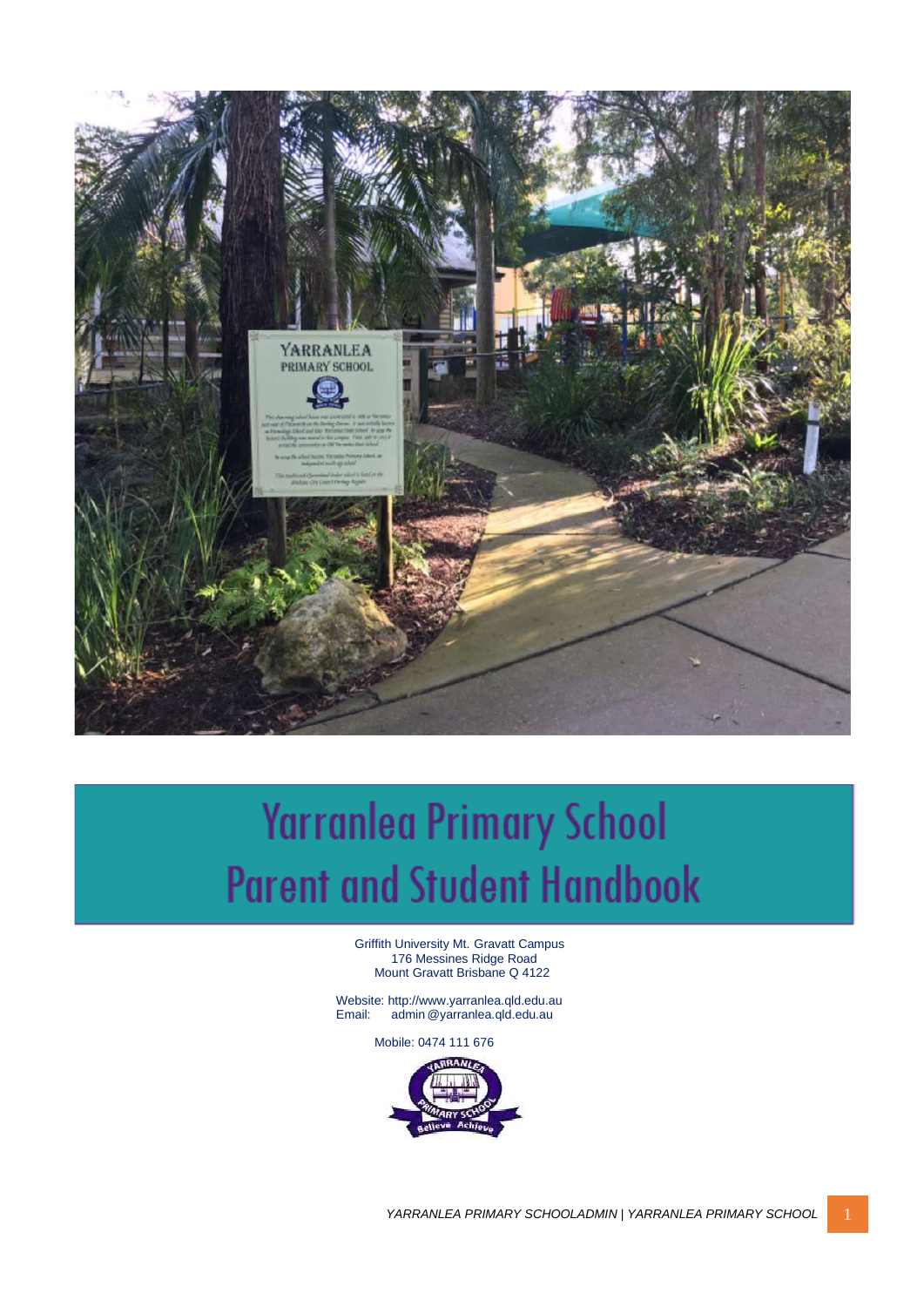# **OUR VISION**

**Success with a SMILE:**

**SMALL**

**MULTI-AGE**

**INSPIRATIONAL**

**LEARNING**

**ENVIRONMENT**

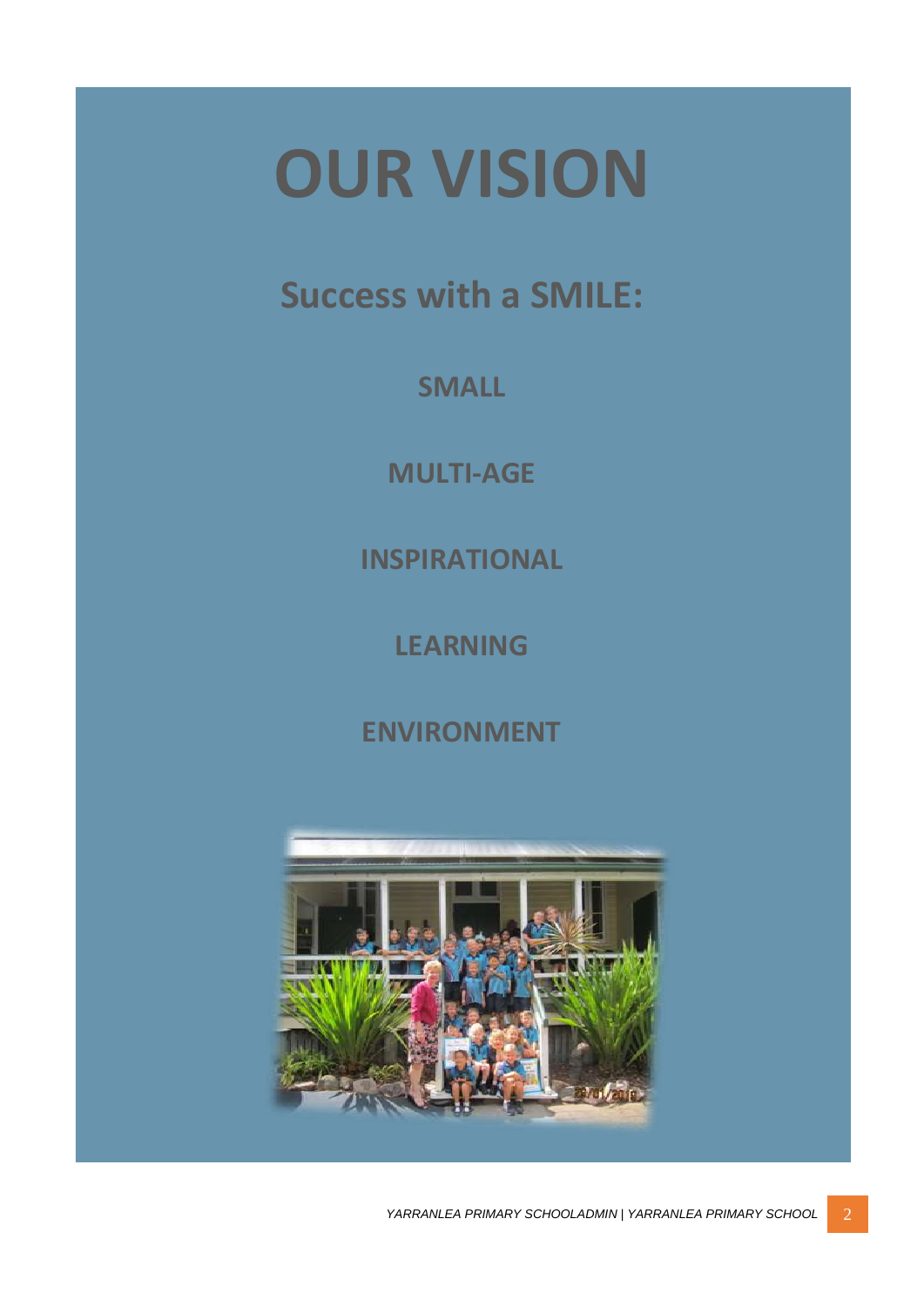# Dear Parents,

**Yarranlea Primary School provides a unique learning environment. We are a small, student-focused school operating in a conventional classroom setting that tailors the Australian National Curriculum to enable personalised learning. Our teachers facilitate excellent social and educational outcomes relative to the unique skills and abilities of each student. Yarranlea is an independent organisation that values a learning partnership between students, their families and teachers, creating a community where we constructively work with each other to enable our students to believe in themselves and to achieve their potential.**

**We believe that our school must remain small so that every student builds strong relationships with their peers and teachers. We also believe that a multi-age school does not define a child's performance by chronology, but by their specific learning needs. This embodies a personalised learning experience. We also strive to inspire our children to reach beyond their own expectations. Yarranlea Primary School understands that to achieve their goals we must provide children with an inspirational learning environment that empowers them to meet the challenges of a rapidly changing world.**

> *Yarranlea Primary School builds strong relationships so that children fulfill their potential. Our multi-age school does not define a child by chronology, but by their unique qualities that thrive within a personalised learning experience.*

**Teacher quality and professionalism are linked to higher academic achievement, but the influence of good teachers goes further than good academic results. The best teachers enhance children's experience of school as well as increase their learning.**

**The evidence shows that when students have good relations with their teachers their performance and sense of belonging at school benefit. Part of the responsibility schools have to parents is to make a child's time at school a positive experience, regardless of their achievement level. Longitudinal studies confirm the significant difference a positive school experience can make - young people who enjoy being at school, enjoy learning and feel safe and secure are more likely to do well in all dimensions of their post school life.**

**Every parent, Principal and teacher know that schools are about more than academic outcomes — they are about personal growth, psychological and social development, the development of dispositions towards learning, and general wellbeing. Parents want their children to have a well-rounded education with a strong emphasis on learning life skills.**

**David Costin**

**PRINCIPAL Dip.Ed., B.Ed., M.Ed., Cert. IV Train & Asses., TESOL Cert.**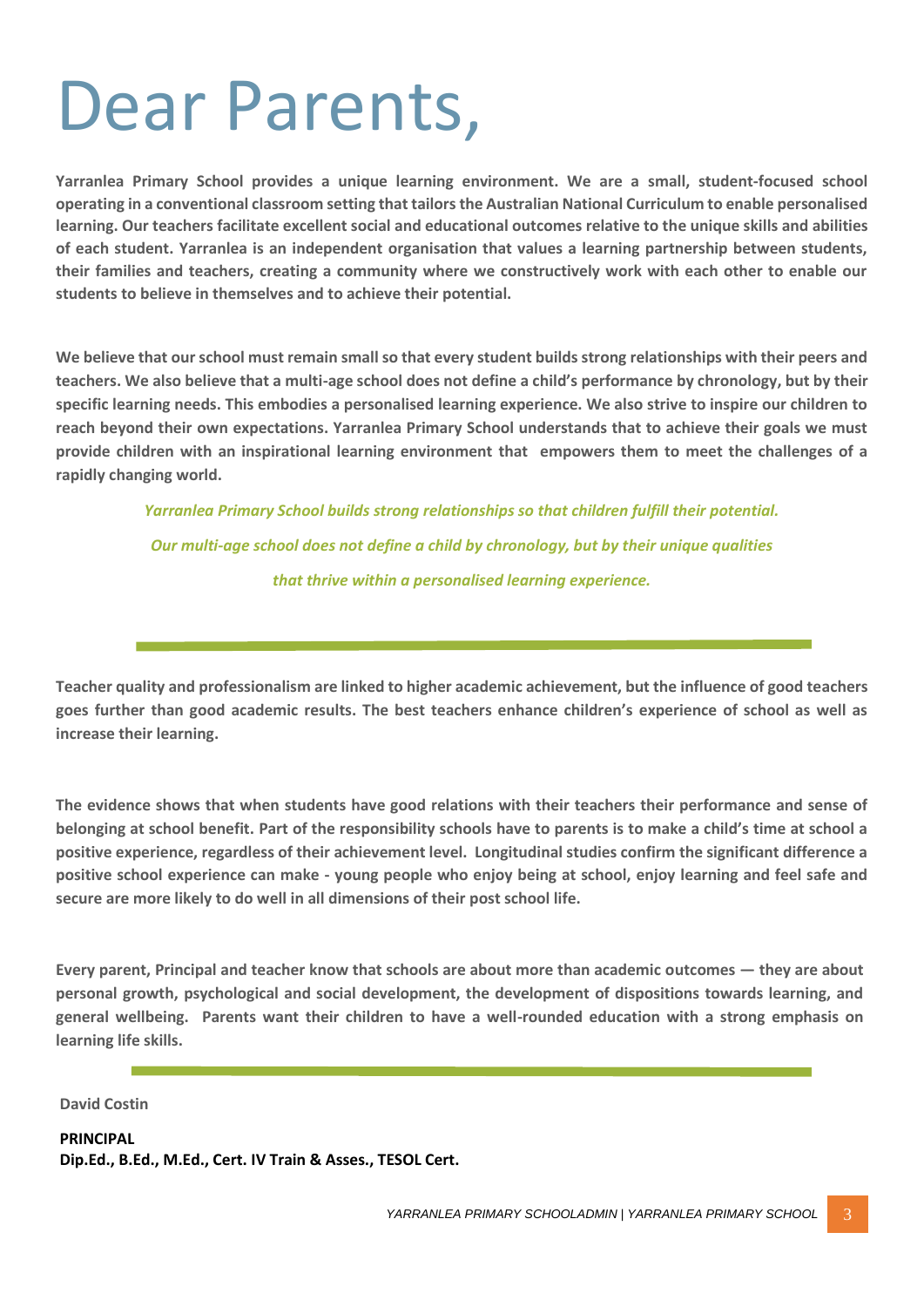#### *Our Teachers*



#### **David Costin Teaching Principal**

**David has been teaching for 40 years. He has been fortunate to serve in most parts of the state of Queensland from Mt. Isa to Ipswich. In his teaching career he has attained the positions of Curriculum Adviser, Deputy Principal and Principal of both small schools and medium sized schools. He is passionate about small schools and believes they bring out the best in students.** 

**David is a strong advocate for multi-age teaching and the integration of technology into the classroom.**



#### **Gemma Brown**

**Teacher – Higher Grade Specialist**

**Gemma is an experienced teacher who has taught from Prep to Grade 6. She has completed her teaching degree in Brisbane. While she is early childhood trained her teaching, experience has been in the middle to upper grades. She has been teaching for over 10 years within the Catholic School system. Within the school she does relief work, but does team teach with Mr. Costin.** 

**Gemma has been responsible for the development of the C.A.R.E program within the school.**



#### **Karen Argus Teacher – Higher Grade Specialist**

**Karen is an Experienced Senior Teacher who has worked across all education sectors, State, Catholic and now Independent for 25 years. She has taught in primary (K-6), secondary (7-12) and tertiary and has experience in leadership, teacher mentoring, learning support and classroom teaching in multi-age, composite, and straight classroom contexts. Karen has undertaken Masters level research into literacy, particularly writing, and pedagogy. She is the mum to triplet boys who have completed university and enjoys pickleball, netball, basketball and anything arty in her downtime.**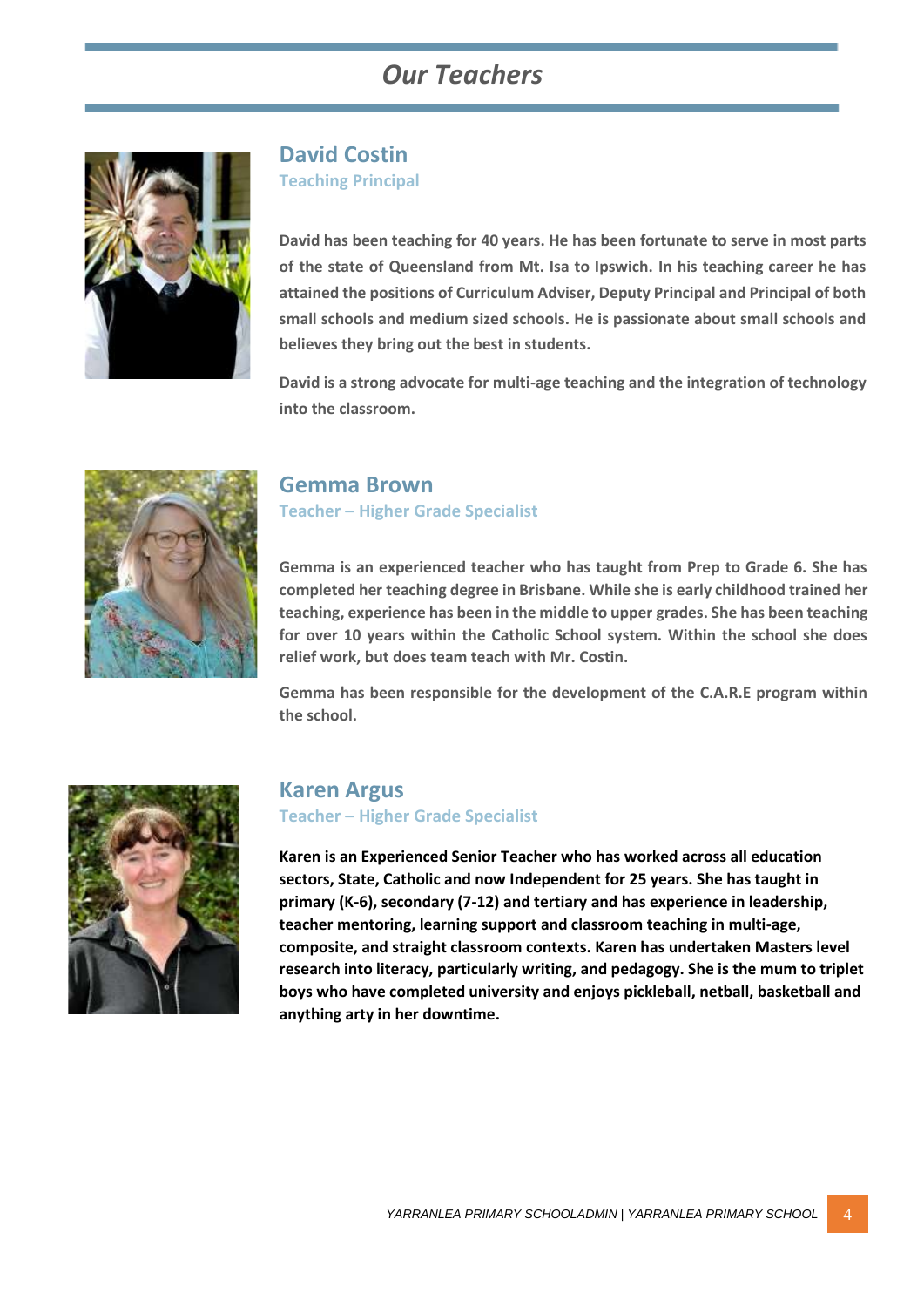

#### **Carmen Hooper Teacher - Music Specialist**

Carmen has over 20 years' experience as an Instrumental Music Teacher, working with both Primary and Secondary students. She has recently completed her Graduate Diploma in Teaching and Learning and so has now added the classroom dimension to her teaching repertoire.

Carmen believes that music has the power to positively influence young lives, and strategically utilises music as a means of connection for students in their discovery and learning. Though trained as a "classical" violinist, she is equally passionate about introducing students to as many musical genres as possible. Carmen believes that learning and fun are inextricably linked.



#### **Rebecca Zouliou**

**Teacher**

Bec has been an early years teacher for the past 2 and a half years. She undertook two practicums at Yarranlea Primary School working with the Year 2-6 students. After Bec finished her practicums at Yarranlea, she travelled to London to teach as an Early Years Teacher.

Before completing her teaching degree, Bec worked as a Childcare Lead Educator and Early Childhood Teacher in a long day-care service.

In the classroom, Bec provides learning through play and hands on learning experiences focusing on curriculum and social emotional learning in and outside the classroom.



### **Rebekah Woelz**

**Teacher**

Rebekah Woelz has just completed her first year of teaching after receiving her Primary Education Teaching degree from Griffith University in mid-2020. Rebekah began her tertiary education journey studying Journalism; and has a keen interest for the art of writing. Rebekah completed her final university practicum at Yarranlea and has gained experience working across all our year levels.

Rebekah believes that learning should be fun and engaging, and that children engage best when a combination of teaching practices are used. Lessons, therefore, include a range of auditory, visual, and kinaesthetic learning experiences, combined with both written book work and the use of technology to achieve a set outcome. Rebekah believes in encouraging students to always try their best, and that creating a safe and supportive learning environment for all students is a fundamental aspect of student success in a classroom.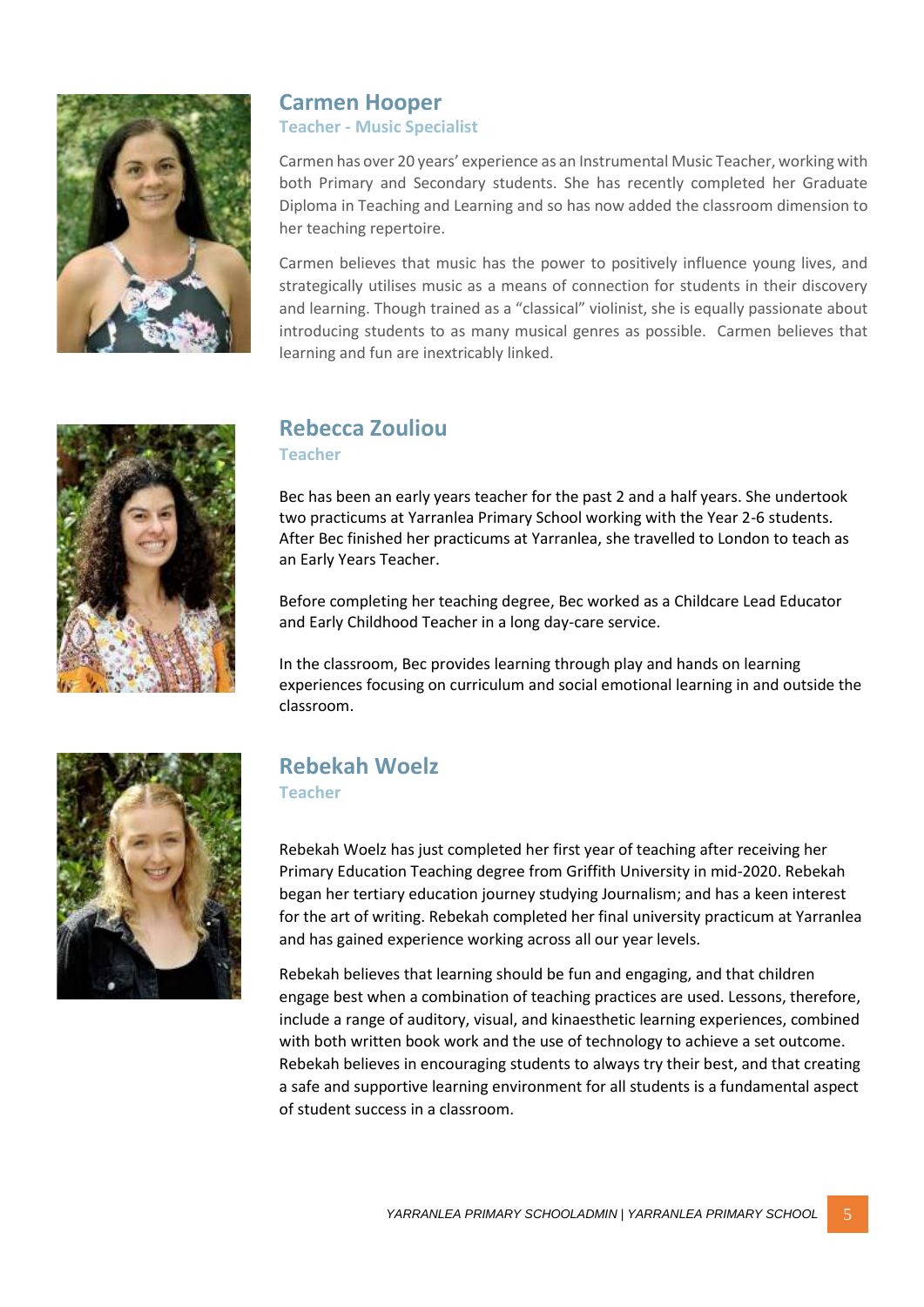

#### **Stephanie Kennedy Teacher Aide**

Stephanie has spent the last 3 years working as a teacher aide in ages Prep to Grade 6 after 18 years working in Early Childhood Education and as a Centre Director. This included developing strategies for holistic child inclusion, learning and wellbeing as well as supporting team members skill development and facilitation in this space. She also focuses on environments for successful learning, strengths and interests based experiences, emotional regulation support practices and the inclusion of nature play for an overall "whole" education.

#### *Our OSHC Administration*



#### **Maree Pooler**

**Outside School Hours Care Director/Coordinate/Nominated Supervisor**

**Maree has over 20 years' experience in the Child Care Sector starting with Family Day Care, caring for multiple ages. Maree completed her Advanced Diploma in Children's Services – Child Care and continued to care for School Age Children as her forte'. Maree completed her time in Family Day Care after 10 years and continued working with School Age children in OSHC Services. Within this time, she has renovated and established services working alongside several diverse communities.** 

**Maree values exploring new ideas with the children showing and merging their ideas into action, extending thoughts and encouraging new approaches and experiences.**

#### *Our Administration*



#### **Sharlene Roach**

**Business Manager**

Sharlene joined Yarranlea as the Business Manager in March 2015 and is responsible for the business operations of the School and the OSHC service. She is also the Company Secretary for Yarranlea Limited.

Sharlene is a qualified accountant and has extensive experience in finance and accounting which ranges from financial accounting in the mining sector to finance manager in the asset protection sector prior to joining the education industry.

Sharlene enjoys working in a dynamic, multi-faceted role which supports the teaching team and derives a great deal of satisfaction seeing our students learn in an engaging multi-age environment.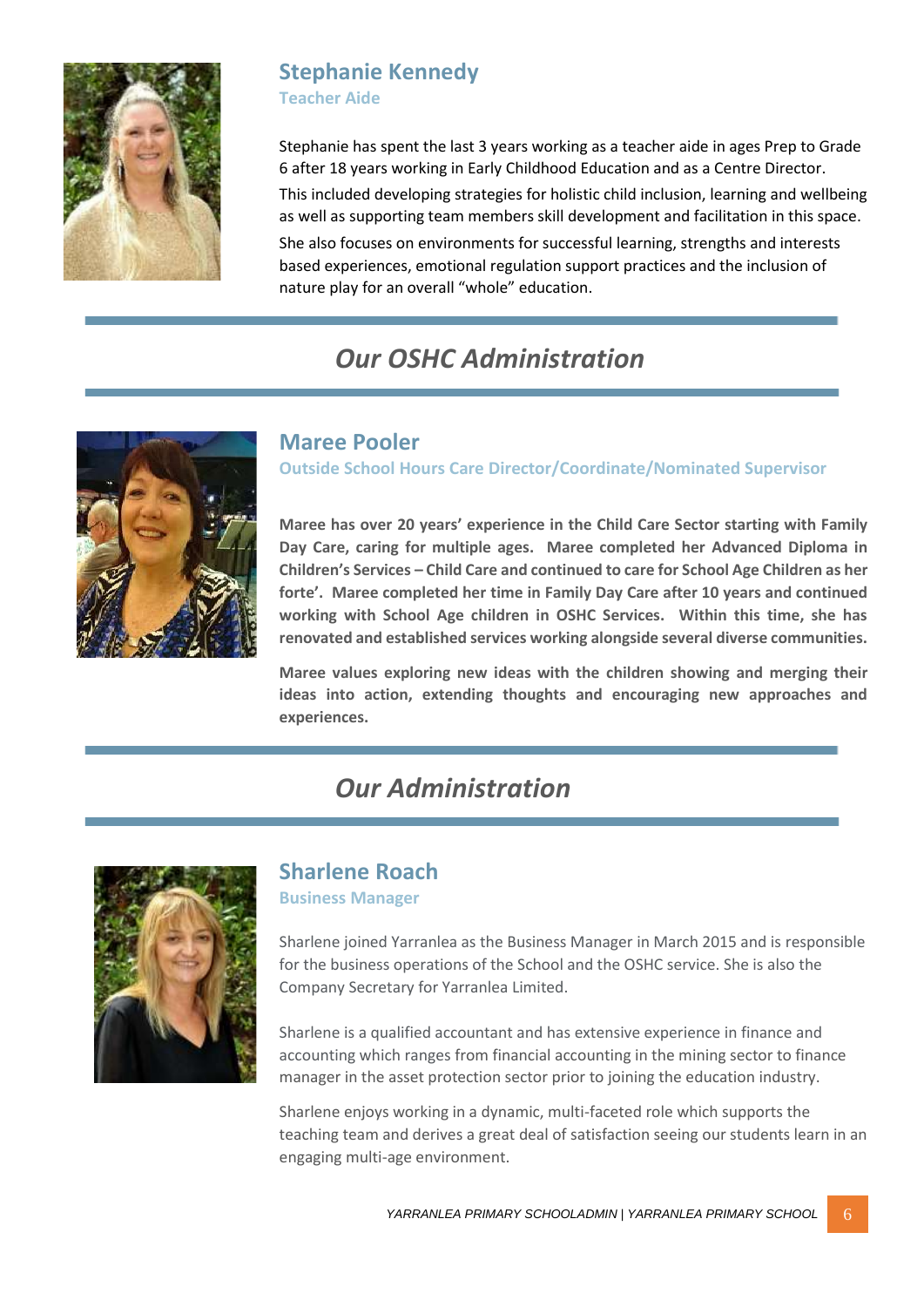

#### **Sally Silva**

#### **Finance Administrator**

Sally Silva is new to the world of Education but has a multitude of experience in Commercial Accounting across various industries. She has been with Yarranlea for just over a year, now working part time and is loving the diversity of her role.



#### **Tracey Birks Office Administrator**

Joined the Yarranlea Community in 2016, Tracey's position at Yarranlea, is school Administration.

Tracey's office work hours are Monday and Thursday – 9am to 5pm.



#### **Adrienne Innes Chair Person of the Yarranlea Limited Board**

Adrienne established Yarranlea Limited in October 2013 with the specific goal of opening Yarranlea Primary School and continues to volunteer her time as Chairperson.

Adrienne is a qualified lawyer and has considerable experience in managing small organisations in both the "for-profit" and "not-for-profit" sectors.

Her focus areas at Yarranlea include HR support, school administration and financial management.

Adrienne works for Qantas.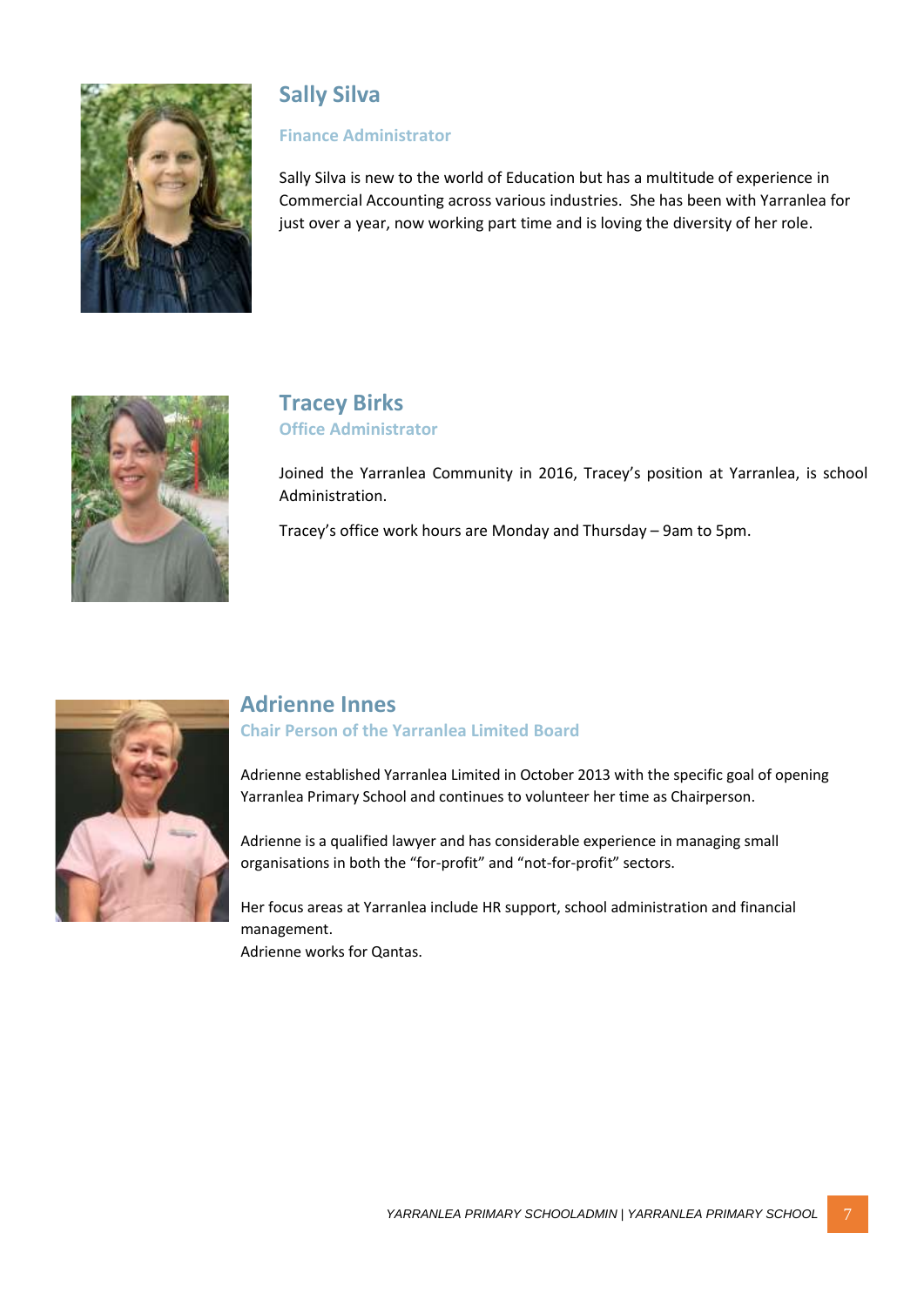



*This quick reference guide lists a whole host of information that should make this handbook an indispensable resource.*

#### *CONTACT NUMBERS*

**Mobile: 0474 111 676**

**Email: admin@yarranlea.qld.edu.au**

At Yarranlea Primary School, we believe that it is always best to speak to each other in person. However, modern life is busy, and we appreciate that sometimes that is not possible.

Should you not be able to speak with the teachers directly, email is the preferred method of contact for all non-urgent messages. Please be aware, the phone will not usually be answered during class teaching times. Please leave a message or send an email.

While every effort is made to respond to emails or messages in a timely way, to receive a fully considered response by the appropriate staff member, please allow 2 working days.

Please note from 7:00am - 8:30am and from 3:00pm - 6:00pm the phone will be manned by OSHC staff.

School messages may be left with our friendly OSHC staff, who will ensure that they are brought to the teacher's attention at the earliest opportunity.

*If you are unable to speak to the teacher,* 

*email is the preferred method of contact.*

#### *ABSENTEES*

If a child is absent from school, it is in the child's and the parent/guardian's best interest to contact the school as soon as possible. A phone text message in the morning before 8.30am is greatly appreciated or email **[m.pooler@yarranlea.qld.edu.au](mailto:m.pooler@yarranlea.qld.edu.au)**

**Sick children should not be sent to school.** Please advise the school, as soon as possible, if your child has a contagious illness or condition. Some medical conditions require exclusion from school to prevent the spread of infectious diseases among staff and children. This link below provides information on the recommended minimum exclusion periods for infections conditions.

[http://www.health.qld.gov.au/ph/documents/cdb/ti](http://www.health.qld.gov.au/ph/documents/cdb/timeout_poster.pdf) [meout\\_poster.pdf](http://www.health.qld.gov.au/ph/documents/cdb/timeout_poster.pdf)

#### *LEAVING SCHOOL GROUNDS*

Children are NOT Permitted to leave the school grounds without permission from the teacher.

Children who are collected by private vehicle after school must wait inside the school grounds until they are collected. Your child should know who is picking them up from school.

If your arrangements change during the day, please telephone the school to advise who will be collecting your child.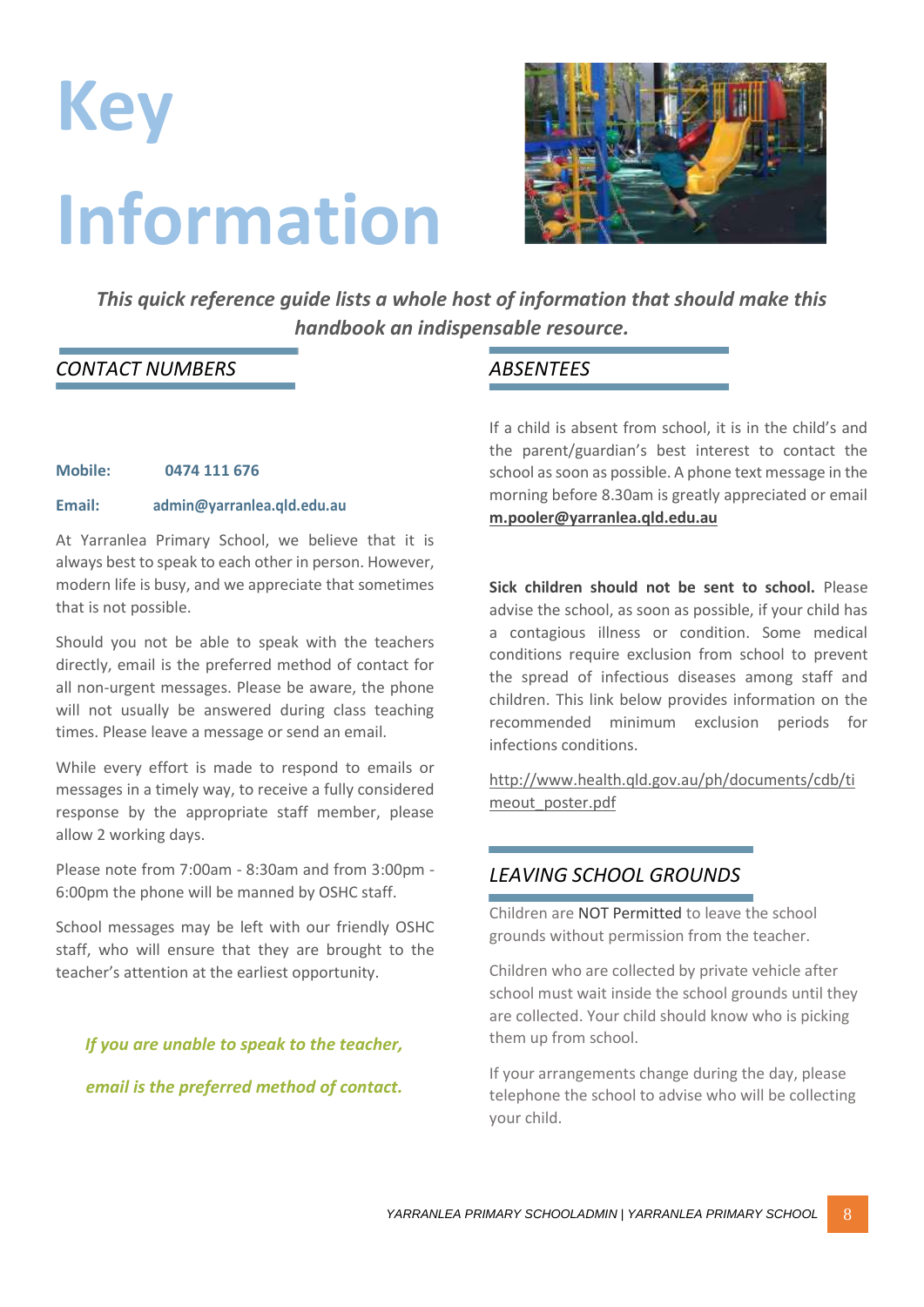# Key Information **Continued**

#### *SCHOOL TIMES*

Below is an outline only  $-$  the actual daily timetable may differ depending on different class activities.

One of the delights of our small school is the ability to vary the timetable according to the daily program.

#### **8.30am arrive**

| 9.00am - 10.00am     | morning session |
|----------------------|-----------------|
| 10.00am - 10.15am    | morning tea     |
| 10.15am -11.15pm     | second session  |
| 11.15am -11.30pm     | second break    |
| 11.30am -12.30pm     | third session   |
| 12.30pm -1.15pm      | lunch           |
| $1.15$ pm $-2:00$ pm | fourth session  |
| 2.00pm -2.15pm       | afternoon break |
| 2.15pm -3.00pm       | final session   |
|                      |                 |

**3.00pmpick up**

The morning session is the peak "learning" time of the day, it is therefore important that **children are ready to start at 9.00am**.

Parents/guardians are requested to respect the school hours and not disturb classes whilst they are running.

When collecting your child in the afternoon, be aware that OSHC is licensed for the use of all school areas from 3:00pm. There are regulations that we need to follow. Unfortunately, OSHC children cannot mix with children that are not enrolled in the OSHC services during morning or afternoon care, (before 8:30am, after 3:00pm) and are unable to utilise the spaces within the school at these times.

As we are a small school community, a compromise until 3:15pm has been negotiated. Any children in the playground after this time will be booked into OSHC.

*This is for the safety and wellbeing of the children as there is no supervision available.*

#### *PARKING*

Griffith University's Mount Gravatt Campus is a busy hub. Parking is always at a premium but even more so during University semesters. The University works hard to provide safe access for all. Please always be considerate of others.

Parents are asked to abide by the University rules with regard to parking and to observe the all road safety rules and signs. Griffith University will issue fines for infringement of parking and road rules.

For dropping off and picking up children, parents and caregivers are requested to drive to the rear of the school. Take extreme care and be patient. The driveway is narrow and often busy.

Volunteers attending the school during school hours should speak to the Principal in advance regarding parking arrangements.

#### **DO NOT PARK IN THE PSYCHOLOGY CLINIC PARKING AREAS AT ANY TIME. THE PSYCHOLOGY CLINIC MAY BE RUNNING EVEN AFTER HOURS AND WEEKENDS**.

Short-term parking is available in metered areas (multi-meter bays) and loading zones. There are 20 minute general loading zones on Social Sciences Road, other 20-minute general loading zones immediately after the zebra crossing near the maintenance buildings on Circular Drive.

Longer term parking is available in the campus car parks. Please refer to the Griffith University website for further details.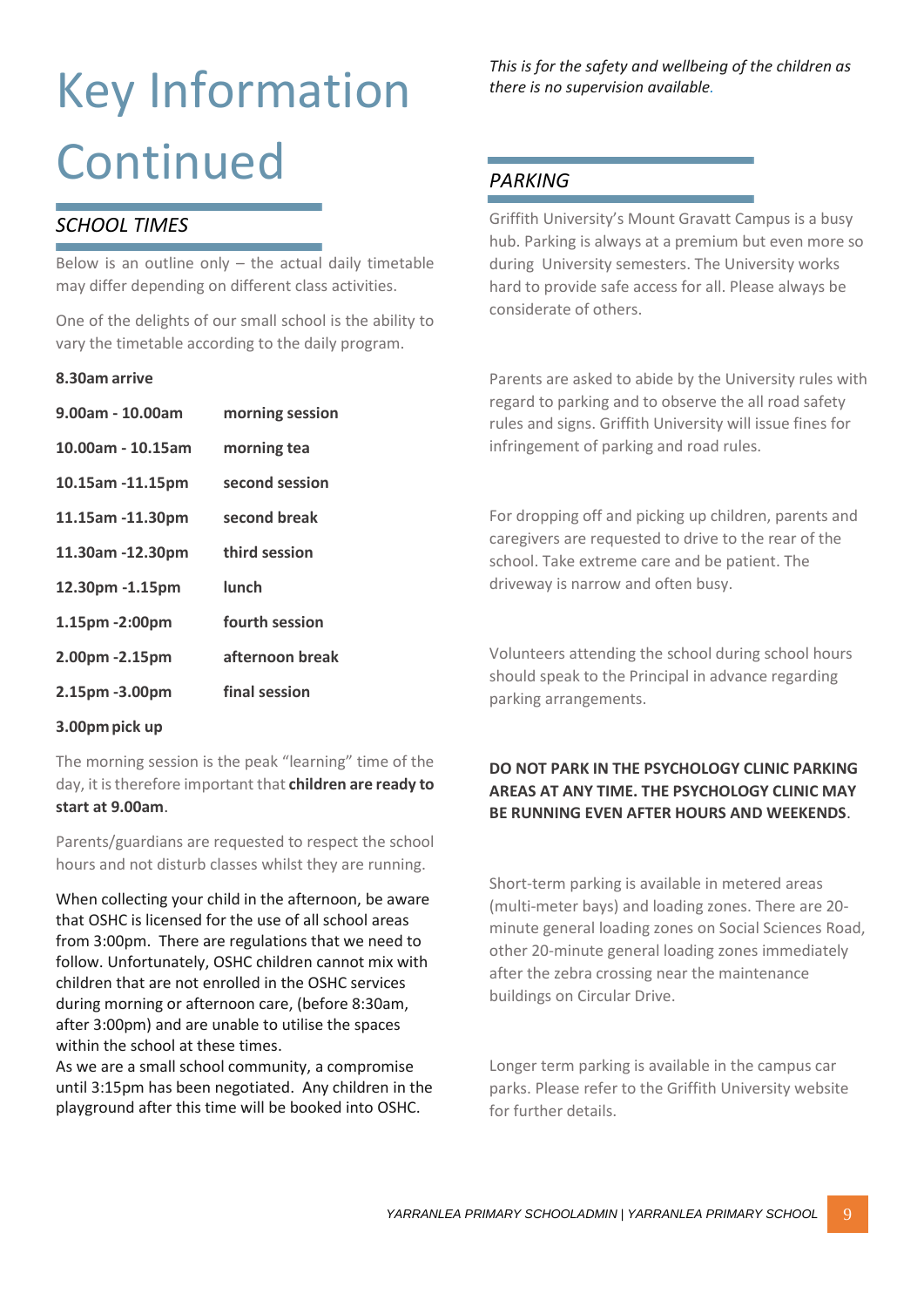### Key Information Continued

#### *SUN SAFE POLICY*

The school operates a NO HAT NO PLAY policy. Only children with hats will be allowed to play outdoors during breaks and during physical education lessons. Perhaps keep a spare hat in the car and always make sure hats are named. Hats may be left at school during the week.

Due to hygiene requirements, children will not be allowed to borrow other children's hats. Sunscreen is available at school, or your child may use their own.

#### *UNIFORM*

The school uniform should be worn every day unless otherwise advised.

- School Polo Shirt, with school logo
- School Shorts, navy (boys & girls)
- Socks, navy or white (not anklet socks) or navy tights for winter
- Shoes/runners, predominantly black or predominantly white - (with non-marking soles required for tennis)
- School Jacket, with school logo
- Neat blue jeans (long) (boys &girls) frayed and/or faded jeans are unacceptable
- School Hat, navy (a hat must be worn for all outdoor activities)
- Sunglasses (recommended but optional children's sunglasses can be purchased from the Qld Cancer Council)
- Swimming togs, swim shirt, swim cap and towel are required for swimming lessons. All these items should be packed in a named waterproof swim bag. Goggles are recommended.
- Long hair should be pulled back in a neat ponytail or plait. Navy headbands, ribbons or scrunchies may be worn.
- For safety reasons, wearing jewellery at school is discouraged however a wristwatch and stud earrings are permitted. Other jewellery requests - refer to Principal.

#### *The uniform order form is available on the School Website: www. yarranlea.qld.edu.au*

**ALL UNIFORM ITEMS, BAGS, HATS, PENCIL CASES, LUNCHBOXES & DRINK BOTTLES MUST BE PERMANENTLY MARKED WITH YOUR CHILD'S NAME.**

#### *WHAT TO BRING TO SCHOOL*

#### Lunch – a healthy lunch…

- Should be packed in a lunchbox or cool pack
- Make sure it is easy to open and handle depending on your child's age
- An ice pack in the lunchbox helps keep things fresh
- We cannot store lunchboxes in the fridge
- Do not send things that need heating or cutting
- If a spoon or fork is required, please send one in the lunchbox
- Don't send knives
- Always make sure that the lunchbox is in the school bag not on the kitchen bench

Tuckshop is not available at the school and children may not purchase food at the University food outlets.

'Canteen Days' are an occurrence happening each fortnight. These are specific and you will receive notification in the Newsletter for menu.

Snacks – small easily eaten snacks are recommended for short breaks – dried fruit, a small portion of fresh fruit, cheese, carrot or celery sticks etc.

Snacks and lunch items must not be shared with other students. This is to protect children who may have allergies and ensure parents are aware of what their children are eating.

Drinks – water is best! No soft drinks.

Pencil cases are not needed as all stationery needs will be supplied by the school.

Sunscreen and Insect Repellent  $-$  if you do not want your child to use the school's supply please make sure your child has their own in their bag.

Art Shirt – a large old shirt (a men's business shirt works well) to use as a coverall for art. This will be left at school to be used as required.

#### YARRANLEA IS A NUT AWARE SCHOOL.

#### STUDENTS ARE AWARE OF ALLERGIES AND NOT TO SHARE FOOD WITH OTHER STUDENTS.

Except for special occasions such as class celebrations, food is not to be shared at school.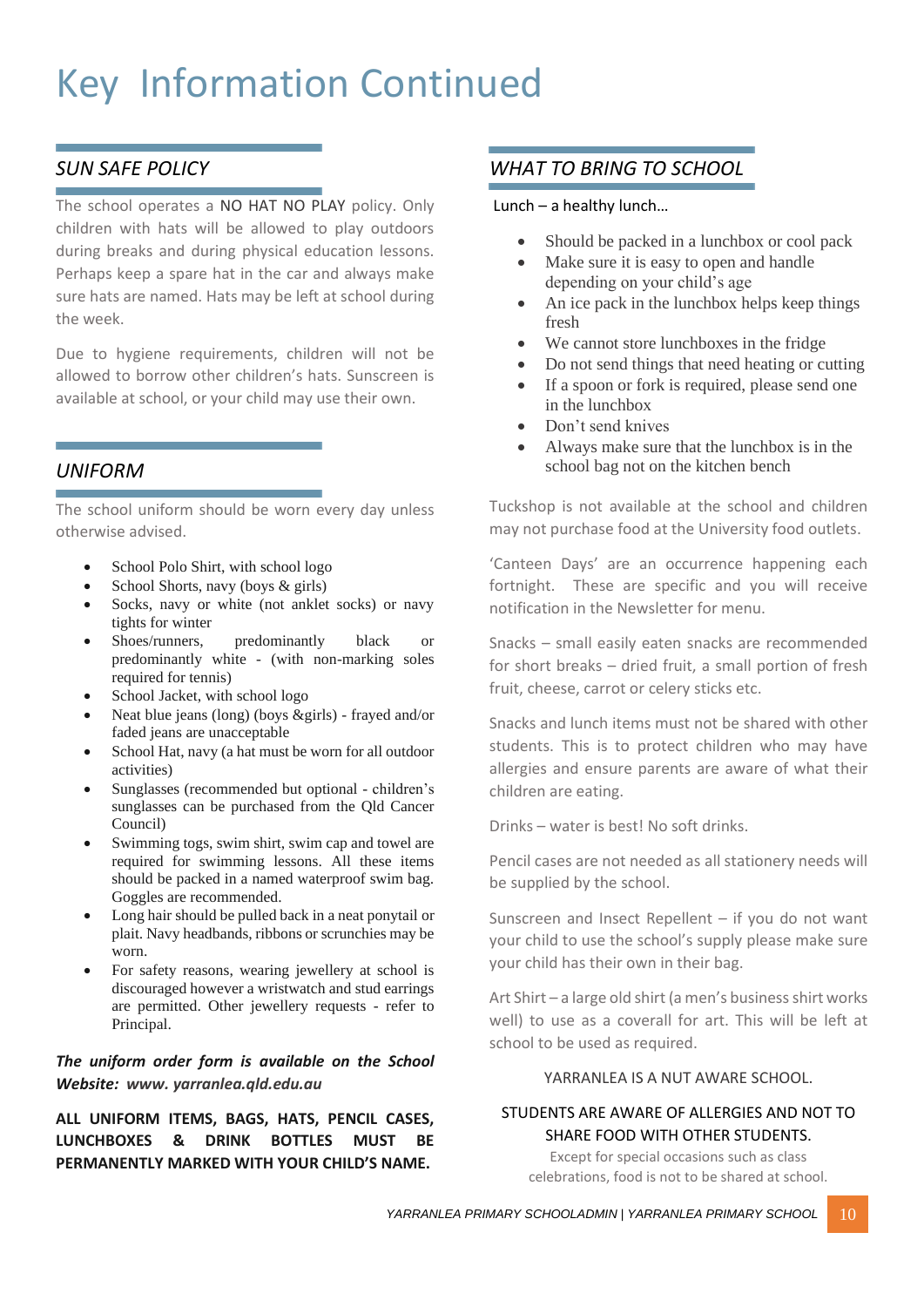### Key Information **Continued**

#### *FOR THE YOUNGER STUDENTS*

School can be exciting, challenging, confusing and tiring for our youngest students – and perhaps for parents too! We all want to work together to make your child's transition into school life as smooth as possible.

Remember, it will take a little time to settle into school but if you have any concerns please email the Principal and make an appointment to come in and have a chat.

Keeping up with the older children in a multi-age class can be very tiring for small children. You can expect, at first, that your child may be exhausted after a big day at school. Please make sure they get a good night's sleep.

Please make sure your child can manage their own belongings. Perhaps practise with your child packing their bag and lunchbox. Do they know how to open and negotiate their lunch and snack containers and their contents? Are they confident to let someone know when they need to go to the toilet? Can they use the toilet properly? Before swimming lessons begin, make sure they can manage changing and keeping their clothes in their bag.

Little ones sometimes do have accidents; please pop in a change of clothes in a large, clear, named, snaplock plastic bag.

Toys should be left at home, so if your child has an attachment to a particular comfort teddy, toy or object, please speak to the teacher about how to manage this at school.

#### *OUTSIDE SCHOOL HOURS CARE*

HOURS OF OPERATION:

| Before School Care: 7:00am - 8:30am    |  |
|----------------------------------------|--|
| After School Care : 3:00pm - 6:00pm    |  |
| Vacation Care : 7:00am - 6:00pm        |  |
| Student Free Days: 7:00am - 6:00pm     |  |
| Public Holidays : CLOSED               |  |
| <b>OSHC STAFF:</b>                     |  |
| <b>OSHC Coordinator : Maree Pooler</b> |  |
|                                        |  |

Casual Staff as per roster.

OSHC CONTACTS:

Email: [oshc@yarranlea.qld.edu.au](mailto:oshc@yarranlea.qld.edu.au)

Mobile: 0474 111 676

OSHC provides breakfast and afternoon tea during Term Time only.

All children attending Yarranlea Primary School are enrolled automatically into the OSHC service in the event of emergency care being required.

OSHC Parent Information Handbook attached for additional information.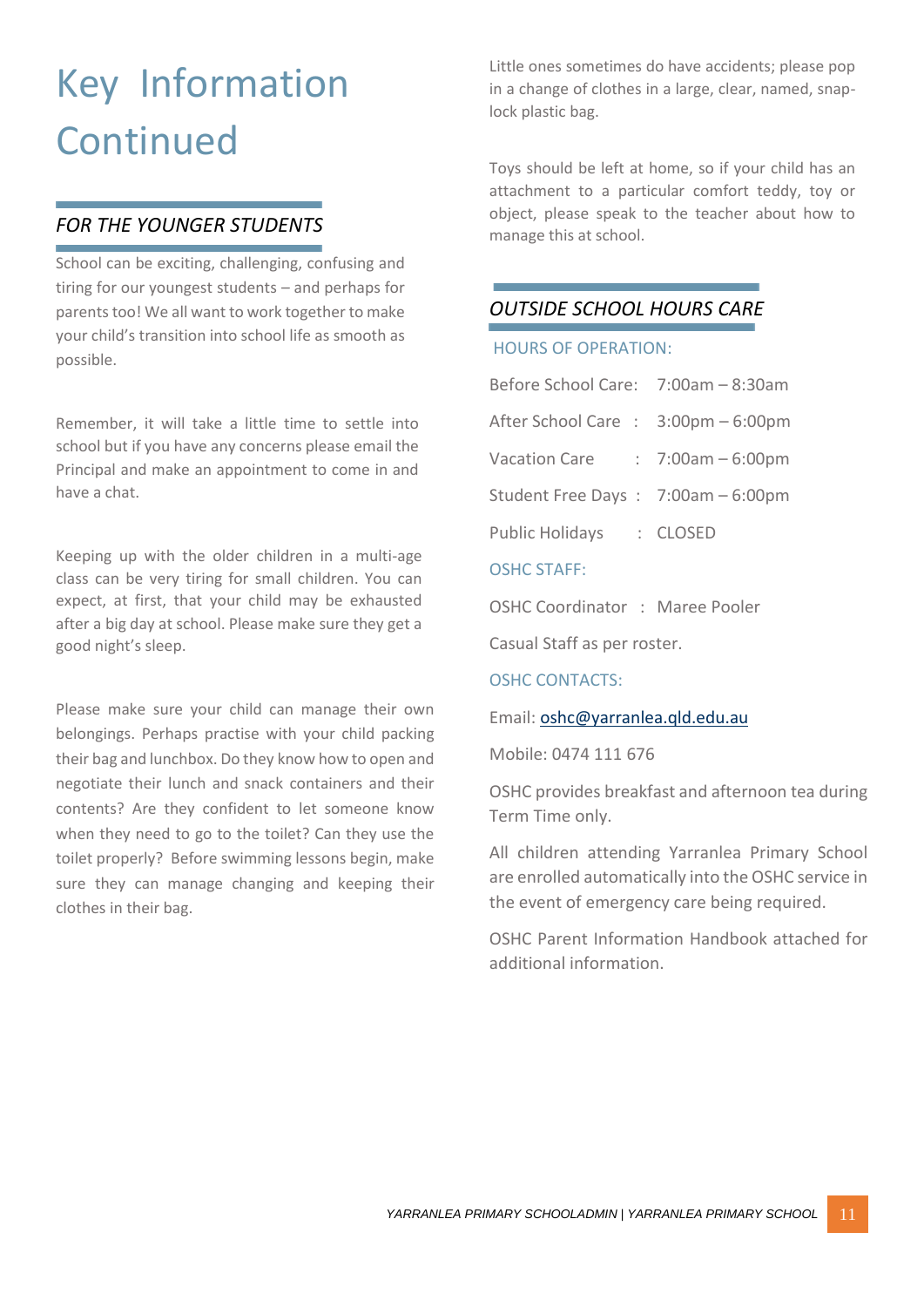### Key Information Continued

#### *CURRICULUM AND TEACHING*

The teaching framework that drives the curriculum at Yarranlea is based on a multi-age philosophy. Essentially, this means that each student has a differentiated learning plan and learning is customised to the student's strengths.

The teaching is not based on a traditional horizontal structure typically delineated by year levels, which is the predominant teaching framework in schools in Australia.

The core curriculum based on the Australian Curriculum builds a solid grounding in the fundamental Learning Areas of English, Maths, Science, Humanities and Social Sciences, Health and Physical Education, Languages (Japanese), Technologies and The Arts. Enriching activities, camps, creative engagement, choirs, international culture and beliefs, language experiences and excursions are integrated into the core program to allow students to explore their fuller interests and skills.

Japanese studies are taught at Yarranlea Primary School. All year levels will participate in Japanese studies.

The Yarranlea Primary School Music program is taught to all year levels.

#### *GRIFFITH UNIVERSITY PARTNERSHIP*

Yarranlea Primary School promotes positive curriculum initiatives and partnerships with Griffith University and joint projects with University staff and students (e.g. preservice teachers) may be incorporated into the school curriculum program. Preservice teachers may also be invited to participate in seminars and workshops held from time to time at the school.

#### *NEWSLETTERS*

Newsletters and other notices will be sent home via email. Please make sure that the school has your preferred email address and please read the newsletter when it arrives. The newsletter is the main communication channel from the school to parents.

#### *REPORTING TO PARENTS*

School reports will be emailed at the end of each semester (Terms 2 and 4) and will be supplemented by a parent interview in Terms 1 and 3.

At any other times it is important that an appointment be specifically made for parent/teacher interviews so that the teacher may make an accurate report and give adequate time to listen to any concerns.

Children in Years 3 and 5 also undertake NAPLAN testing in aspects of literacy and numeracy during Term 2.

#### *SPORT*

Swimming lessons take place at the Griffith Aquatic Centre pool in Terms 1 and/or 4 (subject to pool availability and weather). Students are also provided with the opportunity to participate in other sports such as Inter-school competitions which will be arranged in conjunction with other small schools in the district.

#### *SCHOOL RESOURCES*

Laptops, Books, iPads, musical instruments, sports equipment and any other school resources used by the children during the term should always be treated with care and, if borrowed from the school site, returned to the school when requested. School resources should not be borrowed without the permission of a teacher.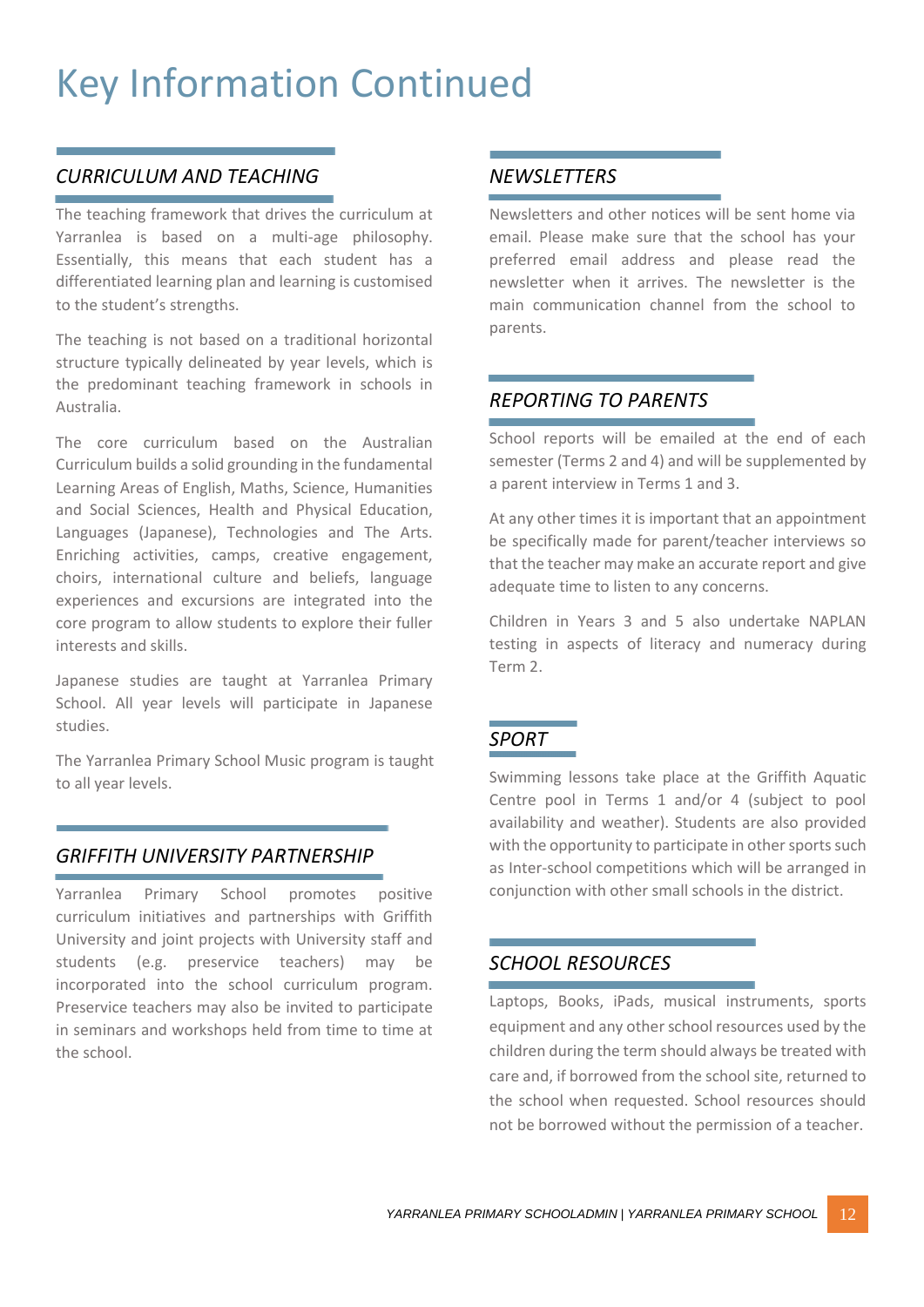#### *LIBRARY BOOKS*

Library books may be borrowed from the school at any time. Yarranlea Primary School treasures books and has an impressive library stocked with a wide range of literature. Reading is encouraged but children must care for the library books and return them promptly. Daily home reading is also encouraged.



### Key Information Continued

#### *EXCURSIONS AND CAMPS*

Excursions, sleepovers and camps are planned as an important part of the curriculum program. We may also have visiting guests at the school for performances or activities.

The school holds a triennial trip to Canberra for our Years 4, 5 and 6 students. Additionally, our whole school may participate in overnight camps. These regular camps are fundraised by Yarranlea P&F.

Depending on the type of excursion or activity planned, parents may be requested to help with transport or supervision. Details of the excursion program are always provided in advance of the proposed excursion. Where possible, day excursion costs are included in the tuition fees.

#### *COMMUNITY MEETINGS*

Yarranlea Primary School's P&F meet once a month to discuss matters and promote productive partnerships that will have a positive impact on the school community and achieve the best possible outcomes for our students. The aims of the meetings are:

- To build positive community relationships
- To provide or assist in the provision of financial or other resources
- To support the School and its Philosophy

#### *CHANGE OF DETAILS*

Should you have a change of address or telephone number (including business or mobile phone and email), please notify us as soon as possible.

Please also advise us of a change of emergency contact numbers. Also advise the school of any changes in custody arrangements, medical conditions, medications and vaccination records. It is also very important to ensure that any supplied medications are within their expiry dates.

#### *VOLUNTEERS*

Parents/guardians (grandparents! and carers) are encouraged to volunteer at the school.

If you have specific skills that you feel may be of particular use either in the classroom, or in the maintenance of buildings or grounds, please make this known. However, even a half an hour listening to some reading, or dusting the library shelves can be greatly appreciated.

Griffith University students may also volunteer at the school from time to time.

Parent volunteers do not need a Working with Children Blue Card. On 11 December 2021 the Qld Government issued the COVID-19 Vaccination Requirements for Workers in a high-risk Direction, all steps should be taken to meet COVID-19 vaccination protocols. However, all other volunteers require Blue Cards. The school can help organise Blue Card applications for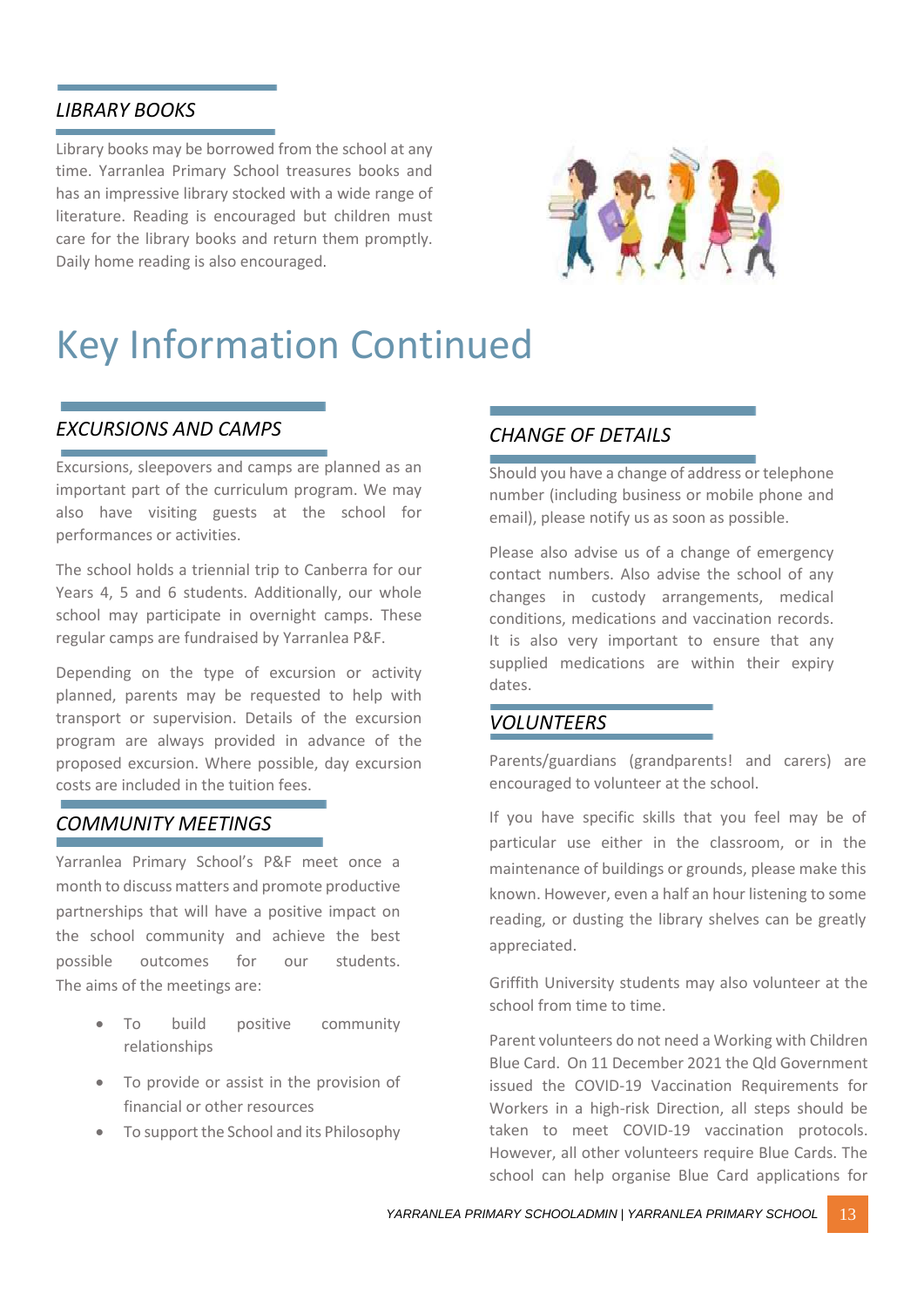non-parent volunteers once we have received a Volunteer Details Form, available from the Principal.

Volunteers in the classroom will at all times be under the direction and supervision of the teacher in charge. Please always sign the Volunteer Register when volunteering at the school.

Classroom volunteers will be required to attend a volunteer orientation session which will be arranged from time to time by the Principal. Sessions will usually be held at the beginning of the school year and will include a discussion of the school's code of conduct for volunteers.

Please be aware that at the start of the school year it may be some time before a roster of volunteers is arranged. This allows time for the teachers to get to know the students and for the younger students to settle in. A roster is generally available by week 3 of each term. This is published in the Newsletter.

#### *ENROLMENTS AND FEE SCHEDULES*

Enrolment information, Waiting List forms and current fee schedules forms are available on the school website.

## Other Information Continued

#### *COMMUNITY LIAISON AND DISPUTE RESOLUTION*

Where families have any concerns or problems, Yarranlea Primary School requests that there is an attempt to informally resolve the issue by speaking to a member of staff as soon as possible. If the matter concerns a particular staff member, an attempt should be made to resolve the matter directly with that staff member. When it is not possible, or appropriate, to discuss an issue directly, or other children or adults are likely to be present, an email should be sent, and a confidential appointment requested.

#### *POLICY DOCUMENTS*

Current school policy documents are held in hard copy at the School. If you wish to peruse any of these documents, please ask the Principal.

Some policies (e.g. Privacy Policy) are also available on the School website yarranlea.qld.edu.au. We ask all parents and guardians to ensure that they are aware of these policies.

- Adrienne Innes (Chair)
- Wendy Smith (Community Liaison Director)
- Leauarne Adams (Marketing Director)
- Craig Galvin (Financial Director)
- Beryl Exely(Deputy Teaching and Learning, Griffith)

The Principal is responsible for the day to day running of the school and for the management of curriculum, reporting and discipline.

If the matter cannot be resolved informally with a staff member of Yarranlea Primary School, then contact should be made with the School's Principal. If the matter is still unable to be resolved the contact should be made with the School's Community Liaison Director (Wendy Smith) and the nature and details of the concerns or problems should be put in writing. An appointment will then be made to discuss the issue with a view to successful resolution.

Email the Community Liaison Director at: [communityliaison@yarranlea.qld.edu.au](mailto:communityliaison@yarranlea.qld.edu.au)

#### *SCHOOL GOVERNANCE*

The current membership of the board is: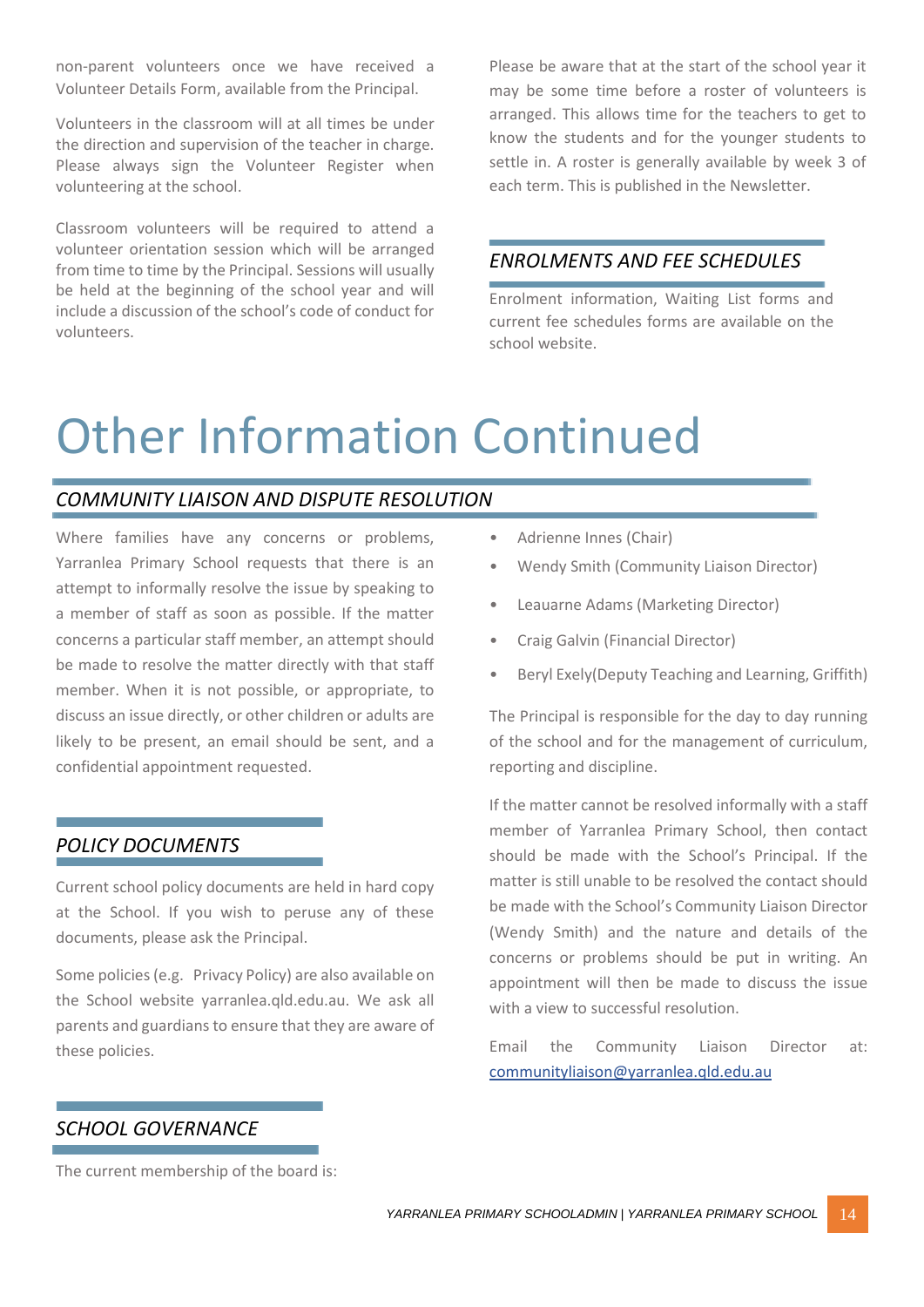

### Code of Conduct

#### *PARENT, CAREGIVER, GUAURDIAN*

This Code of Conduct appliesto all parents (guardians & carers) who interact within this School and Outside School Hours Care.

Where applicable, this code also applies to volunteers and visitors working or visiting this site.

It applies to all parents (guardians & carers) who are present at any related education sponsored activity/meeting/or function organised within and outside of official hours.

This code is designed to guide parents (guardians & carers) in their dealings with staff, other parents, students and the wider school community.

All staff and students are guided in similar ways.

This code does not exclude or replace the rights and obligations of individuals under common law. It is supported by State laws and regulations ensuring good order on school sites – Education (General Provisions) Act 2006.

As parents (guardians & carers), volunteers and visitors, there is an expectation of support for the community and wellbeing of the school.

#### *CHILD PROTECTION POLICY*

The purpose of this policy is to provide written processes about –

(a) how the school will respond to harm, or allegations of harm, to students under 18 years; and

(b) the appropriate conduct of the school's staff and students to comply with accreditation requirements.

Health and Safety: The school has written processes in place to enable it to comply with the requirements of the Work Health and Safety Act 2011 (Qld) and the

Yarranlea Primary School has full accreditation from NSSAB - the Non-State Schools Accreditation Board which is overseen by the Queensland Department of Education and Training.

Working with Children (Risk Management and Screening) Act 2000 (Qld).

Responding to Reports of Harm: When the school receives any information alleging 'harm'1 to a student (other than harm arising from physical or sexual abuse) it will deal with the situation compassionately and fairly so as to minimise any likely harm to the extent it reasonably can. Full policy available: POL002 V3.A

#### *BREACHES*

Proven breaches of the parent code, including **vexatious complaints**, may result in action including, but not limited to:

- A. Informal meeting(s) and discussion with the School Principal / delegatewith the aim of finding a solution to the concern.
- B. Formal requests by the Principal for conduct to be addressed.
- C. Enactment of the 'Education (General Provisions)Act 2006– Part 6 -Directionsandordersabout conduct andordersat, or entry to, premises of non-state schools'.

D. Exclusion of the parent (guardian & caregiver from a school and/ or possible recommendation tothe Directorthat the student'senrolment be withdrawn.

#### *VEXATIOUS COMPLAINT*

A vexatious complaint is a written or verbal report of alleged improper conduct made to an authority intending the report be acted upon without reasonable evidence. Where there is demonstrable absence of reasonable grounds for suspecting the improper conduct and the report is made to cause distress, these proven vexatious complaintswill be considered a breach of the Parent Code of Conduct.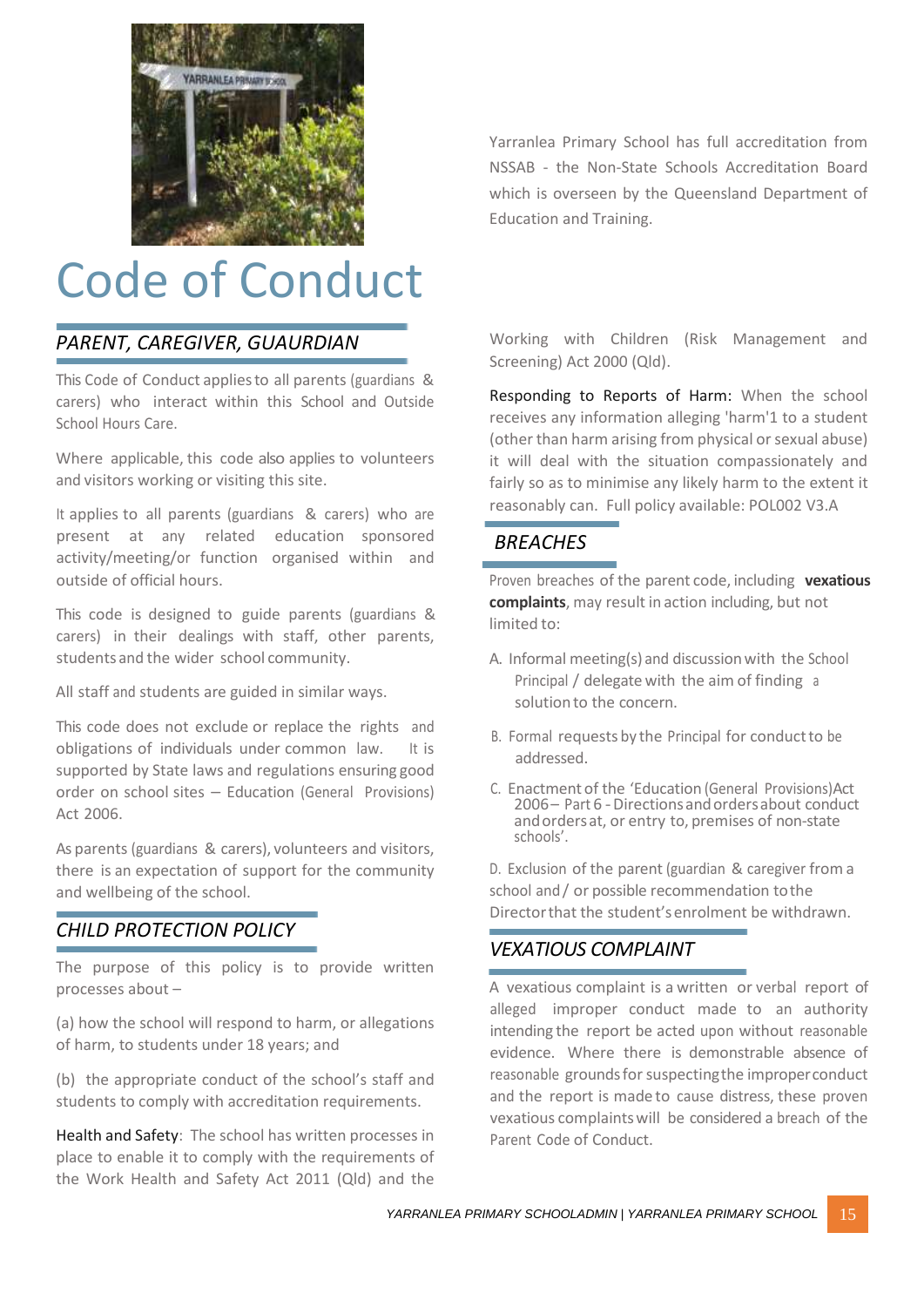#### *PART 6 – Education (General Provisions) Act 2006*

The Education and Other Legislation Amendment Bill 2014 was introduced into the Queensland Parliament on 26 August 2014 by the Minister for Education, Training and Employment. The Bill makes a number of amendments to the Education (General Provisions) Act

2006, including giving principals enhanced powers to deal with hostile persons.

Principals of state and non-state schools are able to give a verbal direction to a hostile person to immediately leave and not re-enter the school for 24 hours or up to 60 days. This may be necessary if someone is threatening the safety of students, damaging property or disrupting the good order and management of the school.

# Code of Conduct Continued

#### *RESPONSIBILITIES*

**A.** Ensuring you have read, understood and acceptedthe regulationsand conditionsof enrolment as outlined inthe parent handbook and the *Enrolment Application Contract*.

- **B.** Work in partnership with the school for the commongoal of achieving what is best for all.
- **C.** Support your child/ren in all educational endeavours by giving praise and showing interest in school activities.
- **D.** Understand the importance of a healthy parent/teacher/child relationship and communicate any concernsto yourschool in a constructiveand appropriate manner.
- E. Support the school in its efforts to maintain a positive teaching and learning environment while followingthe school's Behaviour Guidelines
- **F.** Ensure the integrity of confidential, private and sensitive information is maintainedat all times.
- G. Support the school's media expectations by ensuring that photography of other students, parentsand staff is not permitted.
- **H.** Create and maintain open, honest and positive relationships with staff, parents and students.
- **I.** Ensure your presentation and personal appearance is appropriate for the school community.
- **J.** Ensure you are free from the influences of alcohol, as appropriate to the occasion, or illegal drugs.

Alcohol may not be consumed during School hours or at any School function at any time School students are present, including those events conducted outside School premises unless expressly permitted to do so by the Principal. A School function is any occasion organised by the School and/or in the School's name, including dances, farewells, excursions, sporting fixtures and fund-raising events.

- K. Encourage community building with other parents in your child/ren's year level and across the school
- **L.** Value the school community and its reputation especiallywhen engaging with social media.
- **M.** Do not smoke on school premises and within five metres from entrance/fence line –

as per State of Queensland legislation.